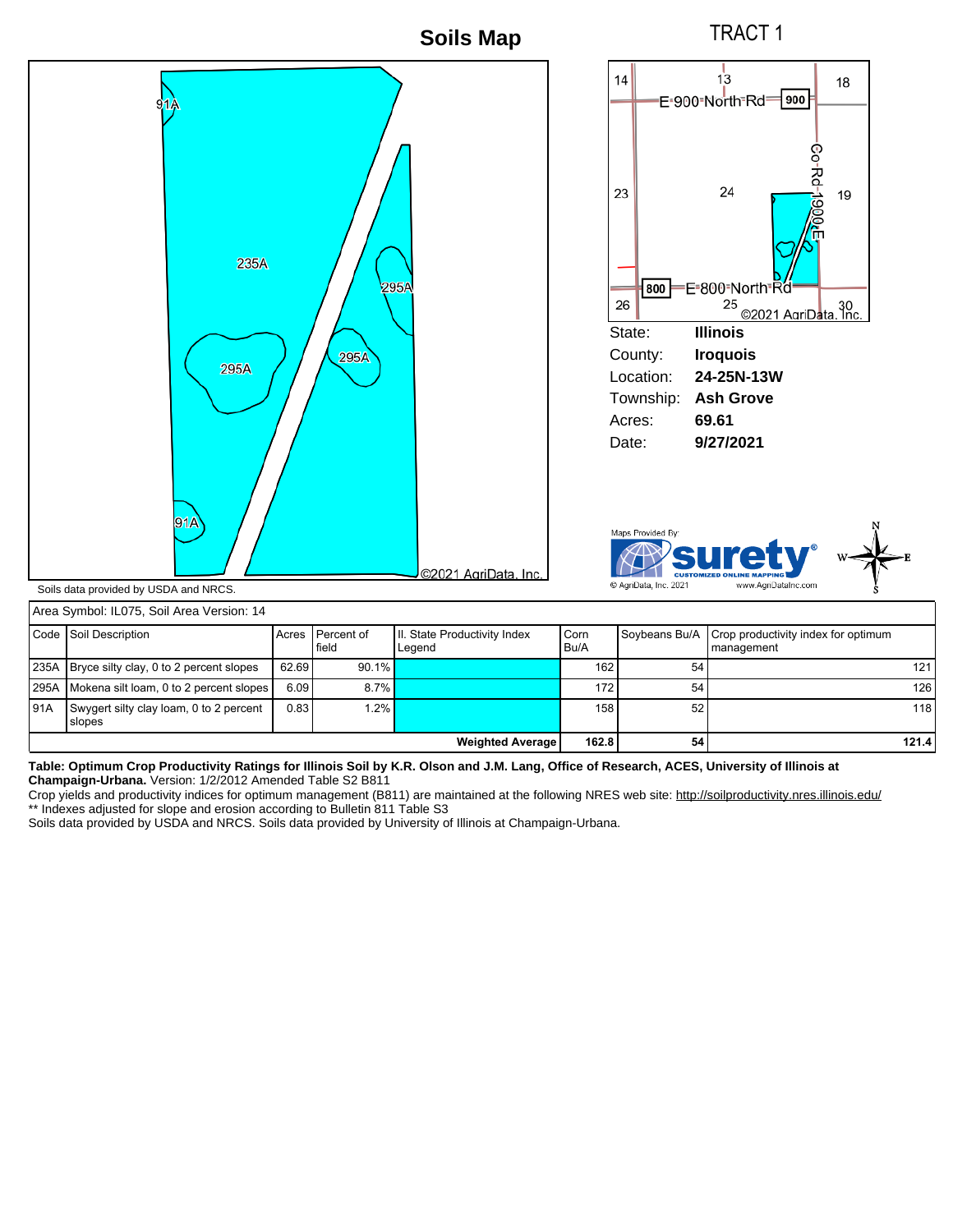**Soils Map**

TRACT 2



Soils data provided by USDA and NRCS.



Maps Provided By C AgriData, Inc. 2021 www.AgriDataInc.com

@2021 AgriData, Inc.

|                         | Area Symbol: IL075, Soil Area Version: 14                        |       |                     |                                        |                  |             |                                                                 |
|-------------------------|------------------------------------------------------------------|-------|---------------------|----------------------------------------|------------------|-------------|-----------------------------------------------------------------|
| Code                    | Soil Description                                                 | Acres | Percent of<br>field | II. State Productivity Index<br>Legend | Corn<br>l Bu/A   |             | Soybeans Bu/A Crop productivity index for optimum<br>management |
| 235A                    | Bryce silty clay, 0 to 2 percent slopes                          | 22.95 | 41.1%               |                                        | 162              | 54          | 121                                                             |
| <sup>**</sup> 241C3     | Chatsworth silty clay, 4 to 6 percent slopes,<br>severely eroded | 13.23 | 23.7%               |                                        | **79             | **28        | $*$ 60                                                          |
| 91A                     | Swygert silty clay loam, 0 to 2 percent<br>slopes                | 10.58 | 18.9%               |                                        | 158              | 52          | 118                                                             |
| 69A                     | Milford silty clay loam, 0 to 2 percent slopes                   | 7.38  | 13.2%               |                                        | 171              | 57          | 128                                                             |
| 189A                    | Martinton silt loam, 0 to 2 percent slopes                       | . 26  | 2.3%                |                                        | 173 <sub>1</sub> | 57          | 130                                                             |
| <sup>**91B</sup>        | Swygert silty clay loam, 2 to 4 percent<br>slopes                | 0.46  | 0.8%                |                                        | **156            | $** 51$     | $**117$                                                         |
| <b>Weighted Average</b> |                                                                  |       |                     |                                        |                  | 47.9<br>143 | 107.1                                                           |

**Table: Optimum Crop Productivity Ratings for Illinois Soil by K.R. Olson and J.M. Lang, Office of Research, ACES, University of Illinois at Champaign-Urbana.** Version: 1/2/2012 Amended Table S2 B811

Crop yields and productivity indices for optimum management (B811) are maintained at the following NRES web site: http://soilproductivity.nres.illinois.edu/ \*\* Indexes adjusted for slope and erosion according to Bulletin 811 Table S3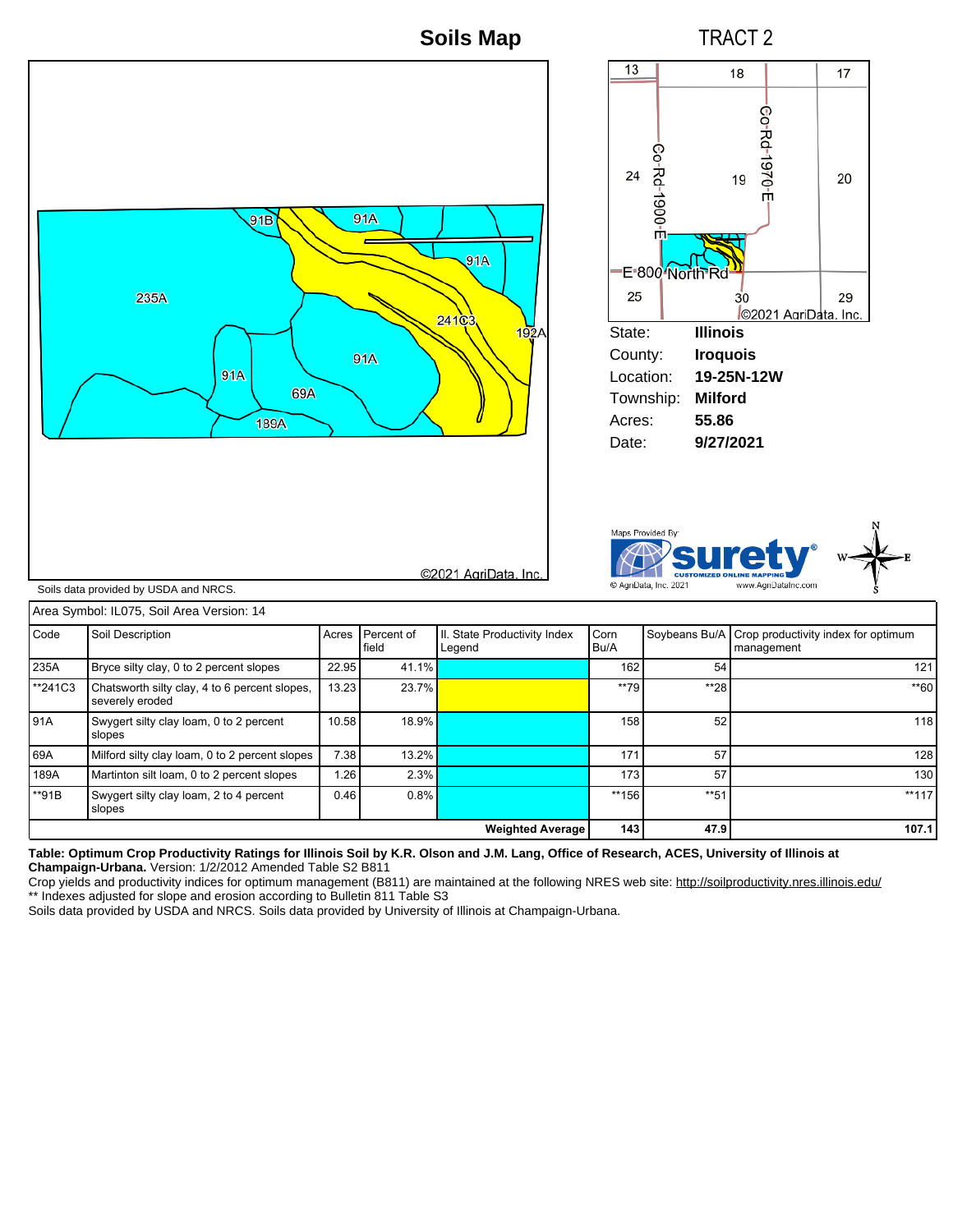## **Soils Map**

TRACT 3







Soils data provided by USDA and NRCS.

| Area Symbol: IL075, Soil Area Version: 14 |                                                               |       |                     |                                        |              |               |                                                   |  |
|-------------------------------------------|---------------------------------------------------------------|-------|---------------------|----------------------------------------|--------------|---------------|---------------------------------------------------|--|
| Code                                      | Soil Description                                              | Acres | Percent of<br>field | II. State Productivity Index<br>Legend | Corn<br>Bu/A | Soybeans Bu/A | Crop productivity index for optimum<br>management |  |
| 91A                                       | Swygert silty clay loam, 0 to 2 percent<br>slopes             | 31.25 | 28.2%               |                                        | 158          | 52            | 118                                               |  |
| **192B2                                   | Del Rey silty clay loam, 2 to 6 percent<br>slopes, eroded     | 25.21 | 22.8%               |                                        | $**143$      | $**48$        | **107                                             |  |
| 235A                                      | Bryce silty clay, 0 to 2 percent slopes                       | 20.55 | $18.6\%$            |                                        | 162          | 54            | 121                                               |  |
| $**91B$                                   | Swygert silty clay loam, 2 to 4 percent<br>slopes             | 12.42 | $11.2\%$            |                                        | **156        | $** 51$       | $**117$                                           |  |
| 192A                                      | Del Rey silt loam, 0 to 2 percent slopes                      | 12.38 | 11.2%               |                                        | 151          | 50            | 113                                               |  |
| 189A                                      | Martinton silt loam, 0 to 2 percent slopes                    | 6.08  | 5.5%                |                                        | 173          | 57            | 130                                               |  |
| 3405A                                     | Zook silty clay, 0 to 2 percent slopes,<br>frequently flooded | 2.78  | 2.5%                |                                        | 153          | 53            | 116                                               |  |
|                                           | <b>Weighted Average</b>                                       |       |                     |                                        |              |               | 116<br>51.4                                       |  |

**Table: Optimum Crop Productivity Ratings for Illinois Soil by K.R. Olson and J.M. Lang, Office of Research, ACES, University of Illinois at Champaign-Urbana.** Version: 1/2/2012 Amended Table S2 B811

Crop yields and productivity indices for optimum management (B811) are maintained at the following NRES web site: http://soilproductivity.nres.illinois.edu/ \*\* Indexes adjusted for slope and erosion according to Bulletin 811 Table S3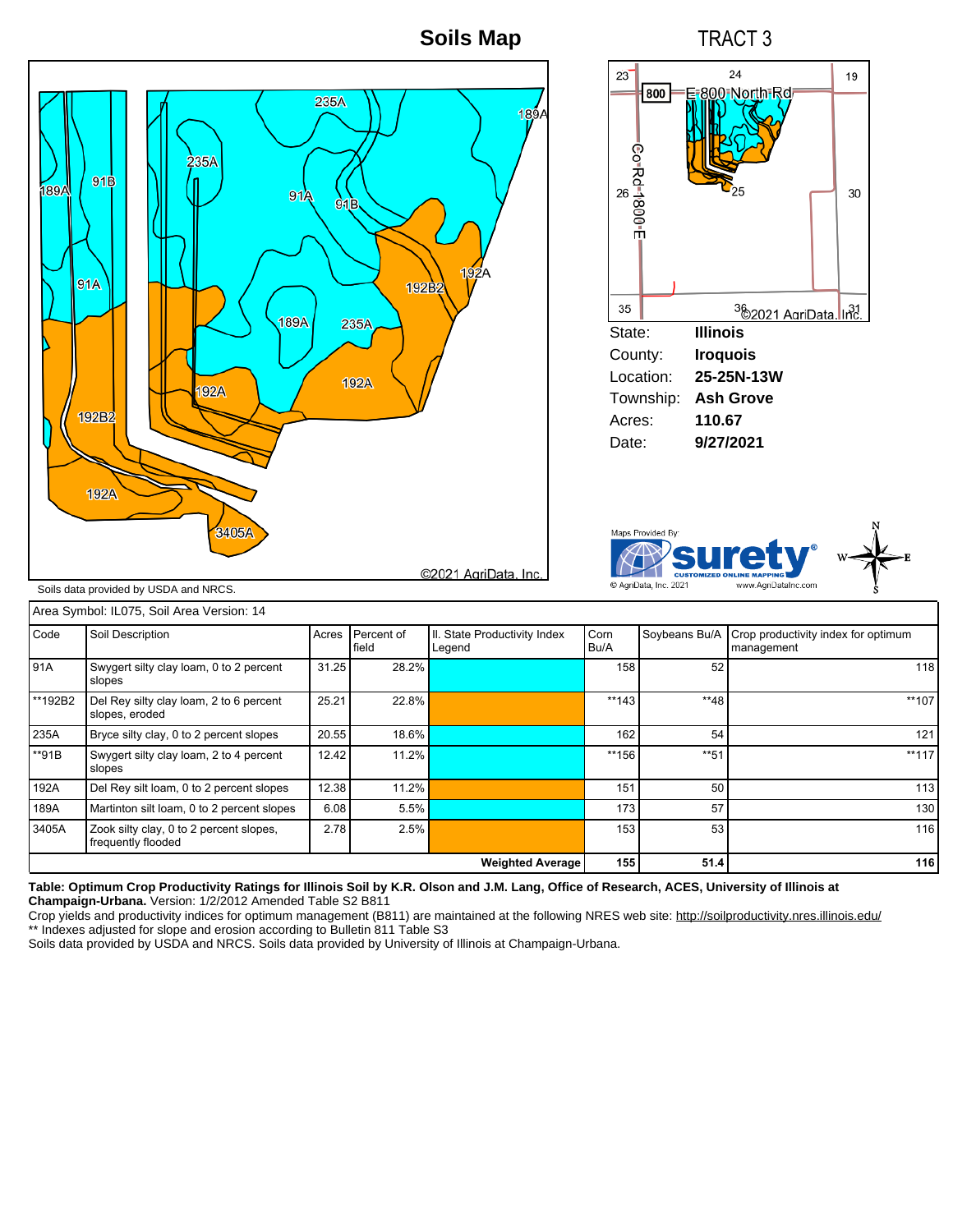

69A Milford silty clay loam, 0 to 2 percent slopes 0.87 2.5% 125 171 57 57 **Weighted Average 149.7 49.8 112.1**

**Table: Optimum Crop Productivity Ratings for Illinois Soil by K.R. Olson and J.M. Lang, Office of Research, ACES, University of Illinois at Champaign-Urbana.** Version: 1/2/2012 Amended Table S2 B811

Crop yields and productivity indices for optimum management (B811) are maintained at the following NRES web site: http://soilproductivity.nres.illinois.edu/ \*\* Indexes adjusted for slope and erosion according to Bulletin 811 Table S3